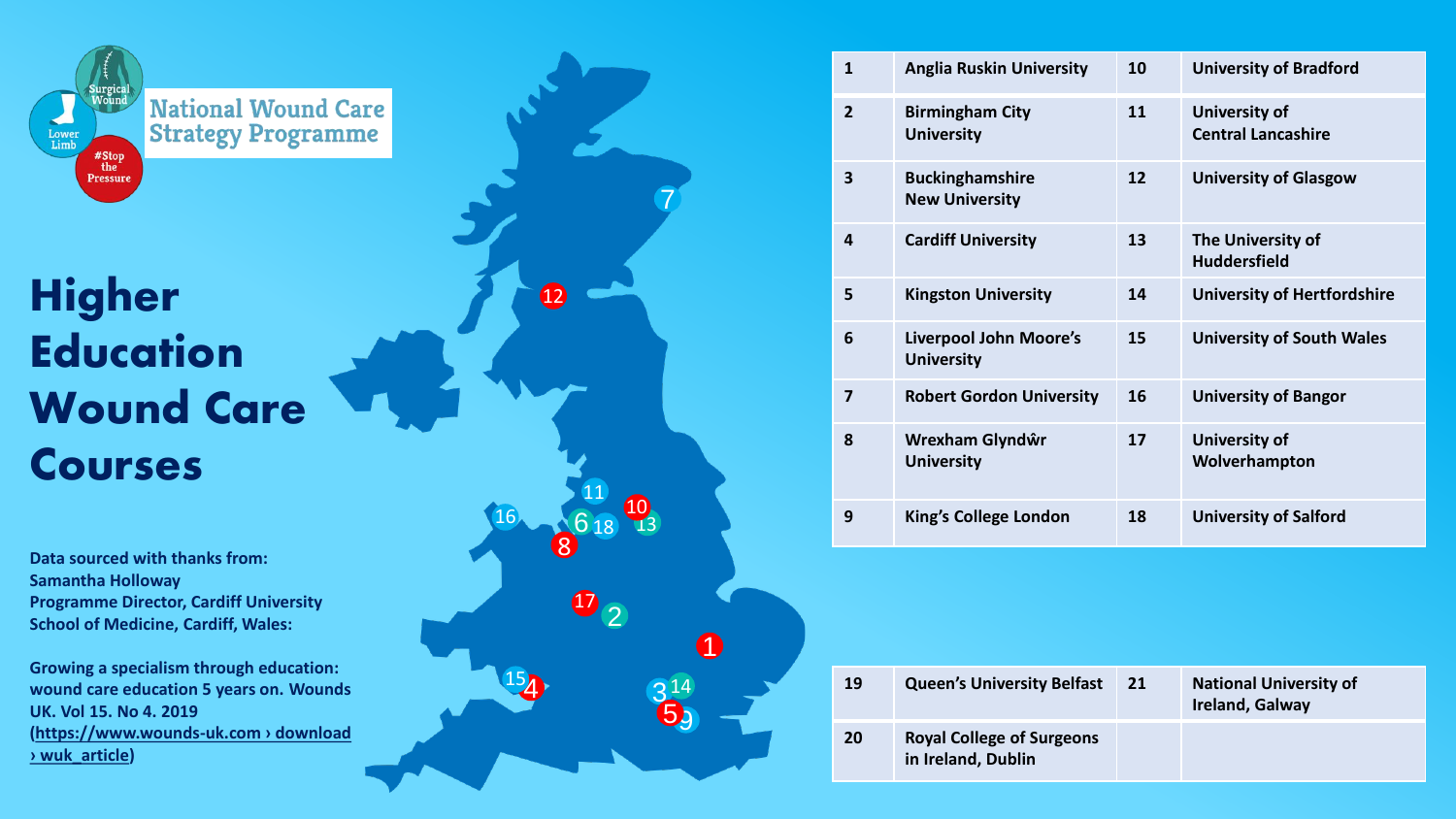| <b>HE Institution</b>                           | <b>Wound Care Education Courses</b> ¥                                                                                                                                                                                                                                                                                                                                                                                                        | Level of Study / Award                                                                                                                                                                                 | <b>Duration of Study (where</b><br>known)             |
|-------------------------------------------------|----------------------------------------------------------------------------------------------------------------------------------------------------------------------------------------------------------------------------------------------------------------------------------------------------------------------------------------------------------------------------------------------------------------------------------------------|--------------------------------------------------------------------------------------------------------------------------------------------------------------------------------------------------------|-------------------------------------------------------|
| <b>Anglia Ruskin</b><br><b>University</b>       | <b>Wound Management Continuing Professional Development</b><br>(short course)<br>https://aru.ac.uk/study/professional-and-short-courses/wound-management                                                                                                                                                                                                                                                                                     | Level 6 and 7<br>30 credits                                                                                                                                                                            |                                                       |
| <b>Birmingham City</b><br><b>University</b>     | <b>Tissue Viability (Professional Practice)</b><br>https://www.bcu.ac.uk/courses/cpd-tissue-viability<br><b>Debridement and Advanced Wound Care</b><br>https://www.bcu.ac.uk/courses/debridement                                                                                                                                                                                                                                             | Degree (Level 6) Grad Cert /<br><b>BSc (Year 1)</b><br><b>BSc Hons (Year 2)</b><br><b>Postgraduate (Level 7)</b><br>PG Cert (Year 1)<br>PG Dip (Year 2)<br>MSc (Year 3)<br>Level 6 and 7<br>20 credits | 1 year<br>2 years<br>1 year<br>2 years<br>3 years     |
| <b>Buckinghamshire</b><br><b>New University</b> | <b>Wound Care Management</b><br>https://bucks.ac.uk/courses/short-course/wound-care-management                                                                                                                                                                                                                                                                                                                                               | Level 6 and 7<br><b>30 credits or Non-credit</b><br>bearing option                                                                                                                                     | 15 weeks                                              |
| <b>Cardiff University</b>                       | <b>MSc in Wound Healing and Tissue Repair</b><br>https://www.cardiff.ac.uk/study/postgraduate/taught/courses/course/wound-healing-and-tissue-<br>repair-msc-part-time<br><b>Wound Healing Foundation Modules:</b><br>(Foundation in Diabetic Foot Ulcer Management, Foundation in Leg Ulcer<br>Management, Foundation in Pressure Ulcer Management).<br>https://www.cardiff.ac.uk/study/postgraduate/taught/standalone-modules/wound-healing | MSc (8 modules +<br>Dissertation)<br>PG Cert (5 modules - 2, Level<br>6, 3 Level 7)<br>PG Dip (8 modules)<br>Level 6<br>30 credits/module                                                              | 3 years<br>Year 1<br>Years 1 and 2<br>18 weeks/module |

¥ Based on an internet search 29 July 2019, \* SCQF Scottish Credit and Qualifications Framework, \*\*CPD Continuing Professional Development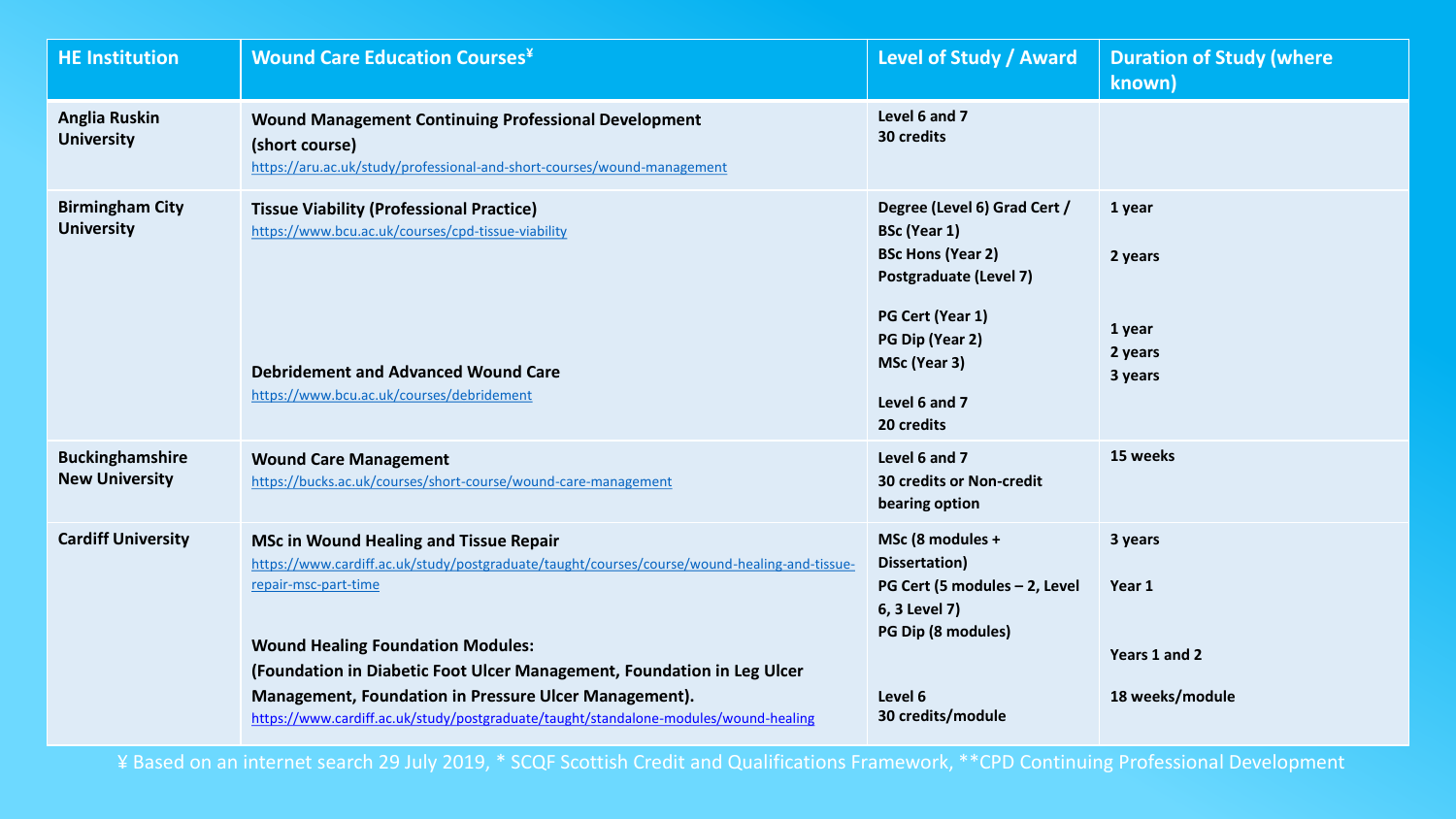| <b>HE Institution</b>                       | <b>Wound Care Education Courses<sup>¥</sup></b>                                                                                                                                                                                     | Level of Study / Award            | <b>Duration of Study (where</b><br>known)                    |
|---------------------------------------------|-------------------------------------------------------------------------------------------------------------------------------------------------------------------------------------------------------------------------------------|-----------------------------------|--------------------------------------------------------------|
| <b>Kingston University</b><br>London        | <b>BSc (Hons) Clinical Practice (Tissue Viability)</b><br>https://www.uwl.ac.uk/course/undergraduate/bsc-professional-practice-top-up-<br>london?redirect=1&source=course/professional-practice-top/34632&start=182&option=34       | Level 6                           | 1-3 years (Part Time)                                        |
| <b>King's College London</b>                | <b>Tissue Viability Level 6</b><br>https://www.kcl.ac.uk/short-courses/tissue-viability-level-6-6knin319<br><b>Tissue Viability Level 7</b>                                                                                         | Level 6<br>Level 7                | 4 days (spread over 7 weeks)<br>4 days (spread over 7 weeks) |
|                                             | https://www.kcl.ac.uk/short-courses/tissue-viability-level-7-7knim717                                                                                                                                                               |                                   |                                                              |
| Liverpool John<br><b>Moore's University</b> | <b>Advancing Tissue Viability</b><br>https://www.ljmu.ac.uk/study/cpd/health-and-social-care/advancing-tissue-viability                                                                                                             | Level 6<br>20 credits             | 12 weeks                                                     |
| <b>Queen's University</b><br><b>Belfast</b> | <b>Stand Alone Modules</b><br>(Pressure Ulcer Prevention and Management/Tissue Repair and Regeneration)<br>https://www.qub.ac.uk/schools/SchoolofNursingandMidwifery/Study/ContinuingProfessionalDevel<br>opment/StandAloneModules/ | Level 3 and Level 7<br>20 credits | 12 weeks                                                     |
| <b>University of Salford</b>                | <b>MSc Nursing (Tissue Viability Practice)</b><br>https://beta.salford.ac.uk/courses/postgraduate/nursing                                                                                                                           | Level 7                           | 1 year (Full Time)<br>3 years (Part Time)                    |
|                                             | <b>Tissue Viability Module</b><br>https://beta.salford.ac.uk/courses/single-module/tissue-viability-level-6-20-credits                                                                                                              | Level 6<br>20 credits             | 16 weeks                                                     |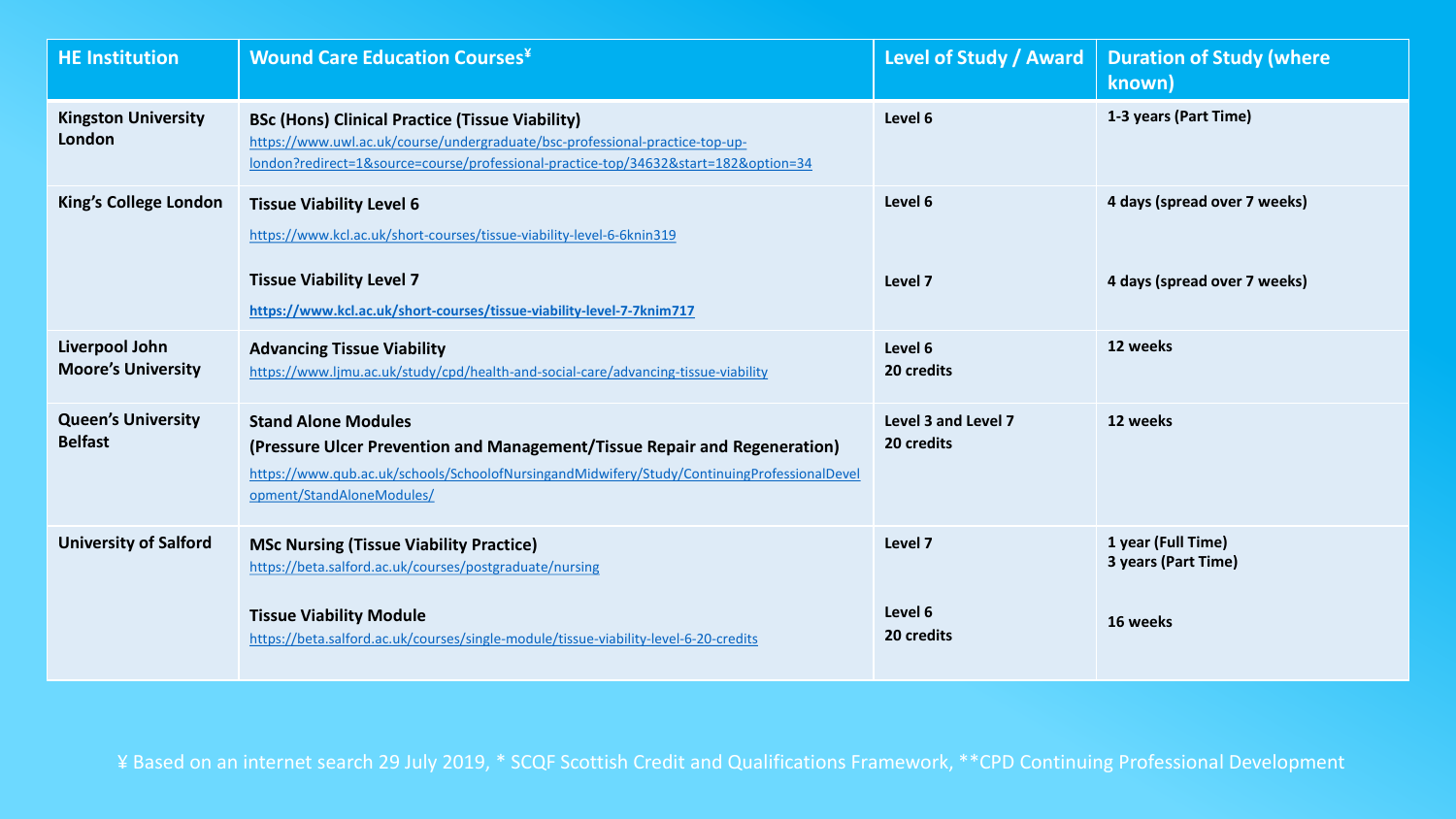| <b>HE Institution</b>                                                    | <b>Wound Care Education Courses</b> ¥                                                                                                                                                                                                                                                                                                                                  | <b>Level of Study / Award</b>                                                  | <b>Duration of Study (where</b><br>known) |
|--------------------------------------------------------------------------|------------------------------------------------------------------------------------------------------------------------------------------------------------------------------------------------------------------------------------------------------------------------------------------------------------------------------------------------------------------------|--------------------------------------------------------------------------------|-------------------------------------------|
| <b>Royal College of</b><br><b>Surgeons in Ireland -</b><br><b>Dublin</b> | <b>Wound Management and Tissue Viability (Certificate)</b><br>https://www.rcsi.com/dublin/postgraduate/taught-courses/wound-management-and-tissue-<br>viability-cert/why-rcsi-dublin<br><b>Wound Management and Tissue Viability (Diploma)</b><br>https://www.rcsi.com/dublin/postgraduate/taught-courses/wound-management-and-tissue-<br>viability-dip/course-details | <b>PG Cert</b><br>30 credits<br><b>PG Diploma</b><br>60 credits                | 6 months part-time<br>1 year              |
| <b>National University</b><br>of Ireland - Galway                        | Master/Postgraduate Diploma in Health Sciences (Wound Healing and Tissue<br>Repair) - full time and top up<br>http://www.nuigalway.ie/courses/taught-postgraduate-courses/wound-healing-tissue-repair.html                                                                                                                                                             | <b>Postgraduate Diploma</b><br><b>Masters</b><br><b>NFQ level 9</b><br>90 ECTS | 1 year full-time<br>2 years full-time     |
| <b>Robert Gordon</b><br><b>University</b>                                | <b>Wound Care</b><br>https://www.rgu.ac.uk/study/courses/721-wound-care-scqf-level-9-scqf-points-15-ect-points-7-5                                                                                                                                                                                                                                                     | <b>SCQF Level 9</b><br>15 credits                                              |                                           |
| <b>University of Bangor</b>                                              | <b>Leg Ulcers</b><br>https://www.bangor.ac.uk/courses/undergrad/modules/NHS-3135                                                                                                                                                                                                                                                                                       | Level 6<br>20 credits                                                          |                                           |
| <b>University of Bradford</b>                                            | <b>Professional Healthcare Practice (Tissue Viability)</b><br>https://www.bradford.ac.uk/courses/pg/php-tissue-viability/<br><b>Wound Debridement</b>                                                                                                                                                                                                                  | <b>PGCert</b>                                                                  | 2 years<br>6 months part time             |
|                                                                          | https://www.bradford.ac.uk/courses/cpd/wound-debridement/                                                                                                                                                                                                                                                                                                              |                                                                                |                                           |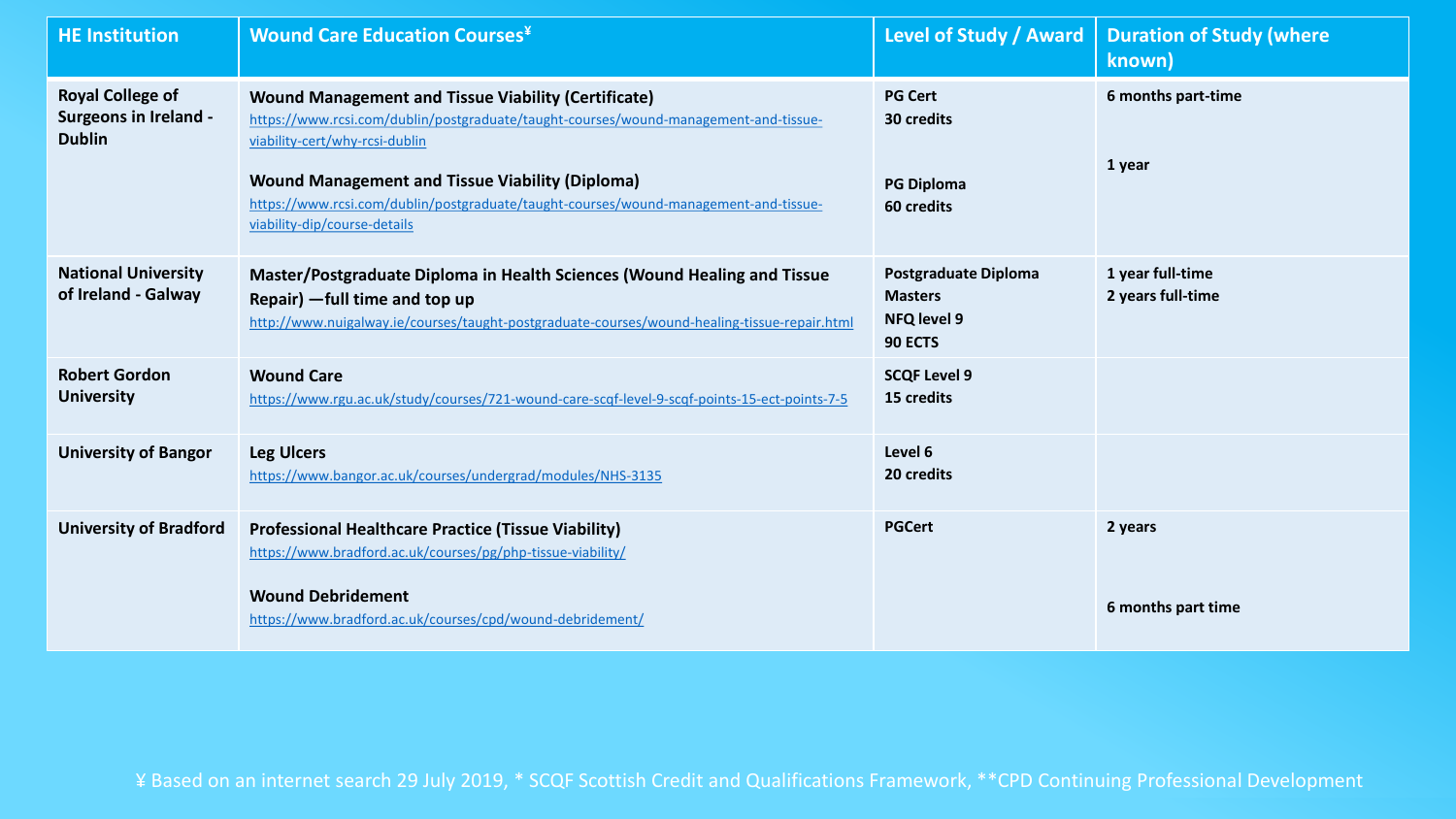| <b>Higher Education</b><br><b>Institution</b> | <b>Wound Care Education Courses</b> ¥                                                                                                                                                                                                                                                   | Level of Study / Award                                                                                                        | <b>Duration of Study (where known)</b> |
|-----------------------------------------------|-----------------------------------------------------------------------------------------------------------------------------------------------------------------------------------------------------------------------------------------------------------------------------------------|-------------------------------------------------------------------------------------------------------------------------------|----------------------------------------|
| <b>University of Central</b><br>Lancashire    | <b>Introduction to Chronic Oedema Management</b><br>https://www.uclan.ac.uk/courses/advcert introduction chronic oedema management.php<br>The Principles and Practice of Tissue Viability<br>https://www.uclan.ac.uk/courses/nu3193 the principles and practice of tissue viability.php | <b>Advanced certificate</b><br>(Undergraduate)<br>Level 6<br>20 credits                                                       | 2 Semesters (8 study days)<br>12 weeks |
| <b>University of Glasgow</b>                  | Specialist Lymphoedema Management - 2 routes:<br>• Advanced Lymphoedema Management<br>• Specialist Lymphoedema Management<br>https://www.gla.ac.uk/schools/medicine/nursing/cpd/slm/                                                                                                    | <b>Postgraduate Certificate</b><br><b>Graduate Certificate (60</b><br>credits) or Graduate Diploma<br>$(120 \text{ credits})$ |                                        |
| <b>University of</b><br><b>Huddersfield</b>   | Leg Ulcer Management (Distance Learning)<br>https://courses.hud.ac.uk/part-time/postgraduate/leg-ulcer-management-<br>distance-learning-masters<br><b>Tissue Viability and Wound Management (Distance Learning)</b>                                                                     | Level 7<br><b>30 Credits</b><br>Level 7                                                                                       | 1 year<br>1 year                       |
|                                               | https://courses.hud.ac.uk/part-time/postgraduate/tissue-viability-and-wound-<br>management-distance-learning-masters                                                                                                                                                                    | <b>30 Credits</b>                                                                                                             |                                        |